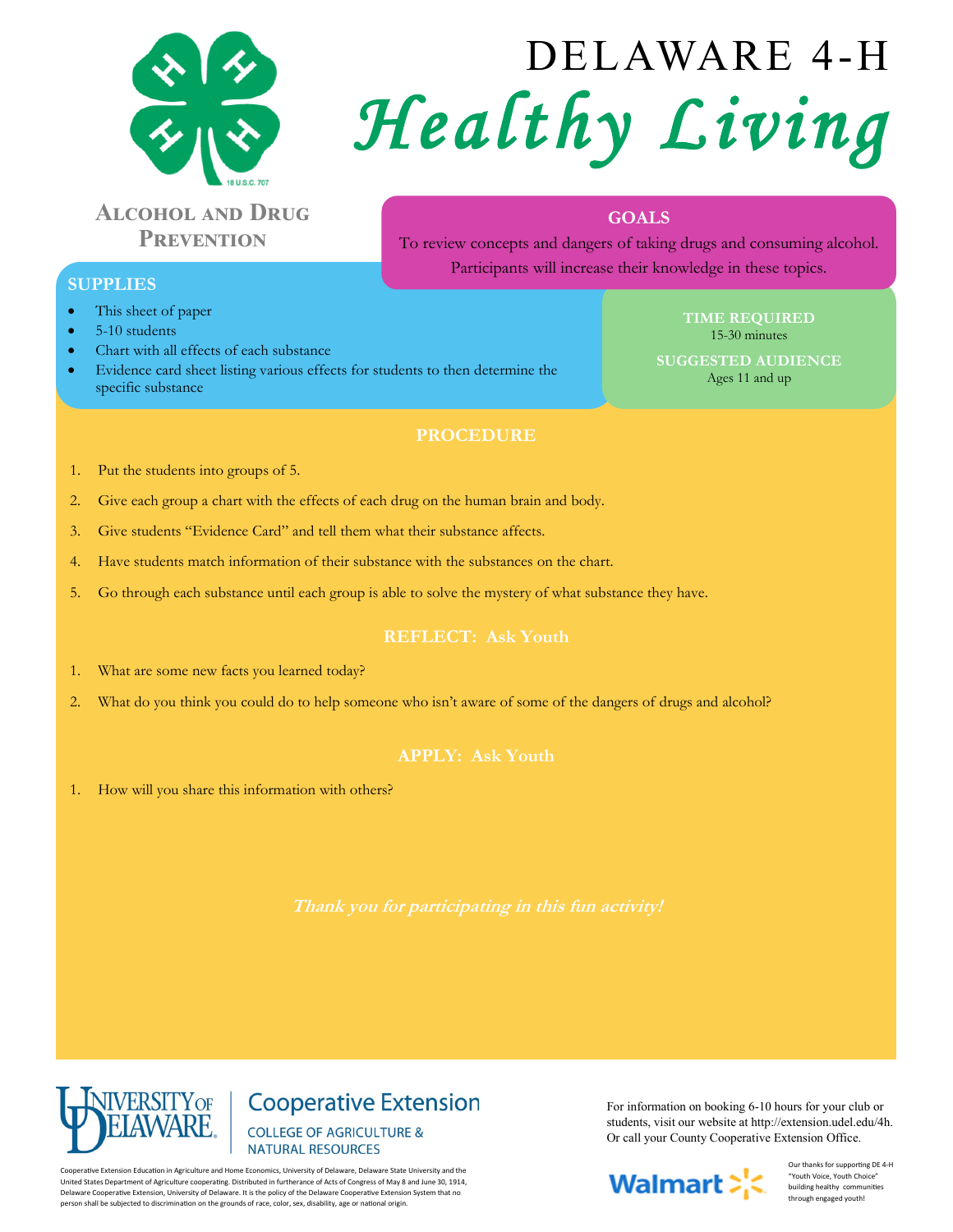

# DELAWARE 4-H *Healthy Living*

# **EFFECTS OF ALCOHOL AND DRUGS**

- Interferes with brain's communication pathways (changes mood, behavior, and makes it hard to think clearly)
- Can cause heart problem (Stroke, high blood pressure, irregular heart beat, stretching and drooping of heart muscles)
- Can lead to liver problems and inflammations (fatty liver, alcohol hepatitis, fibrosis, cirrhosis)
- Can lead to pancreatitis and cause swelling of blood vessels in pancreas that prevents proper digestion
- Can cause cancer (mouth, esophagus, throat, liver, breast)
- Can weaken immune system

- Impaired Judgment
- Increased anxiety
- Increased Depression symptoms
- Weakened Immune system
- Lung Cancer
- Accelerated Heartbeat
- Phlegmy cough
- Bronchitis
- Red eyes
- Memory Problems

#### **COCAINE**

- Loss of appetite
- Increased heart rate, blood pressure, and body temperature
- Contracted blood vessels
- Nausea
- Disturbed sleep patterns
- Increased rate of breathing
- Anxiety and paranoia
- Depression
- Seizures, which can lead to sudden death
- **•** Permanent damage to blood vessels, heart and brain
- High blood pressure
- Destruction of nose tissue
- Malnutrition
- Tooth Decay
- Reproductive damage and infertility
- Liver, kidney and lung damage

#### **LSD**

- Hypothermia or overheating
- Cardiovascular collapse or sudden heart failure
- Impaired judgment
- Hallucinations
- Delusions or false beliefs
- Disorganized thought patterns
- Mood swings

#### **HEROIN**

- Deterioration of brain (affecting decision making, ability to regulate behavior, and responses to stressful situations)
- Restlessness
- Muscle and bone pain
- Insomnia
- Diarrhea
- Vomiting
- Extremely addictive
- Collapsed veins
- Bacterial Infections
- Infection of heart lining and valves
- **Arthritis**
- Liver and Kidney disease